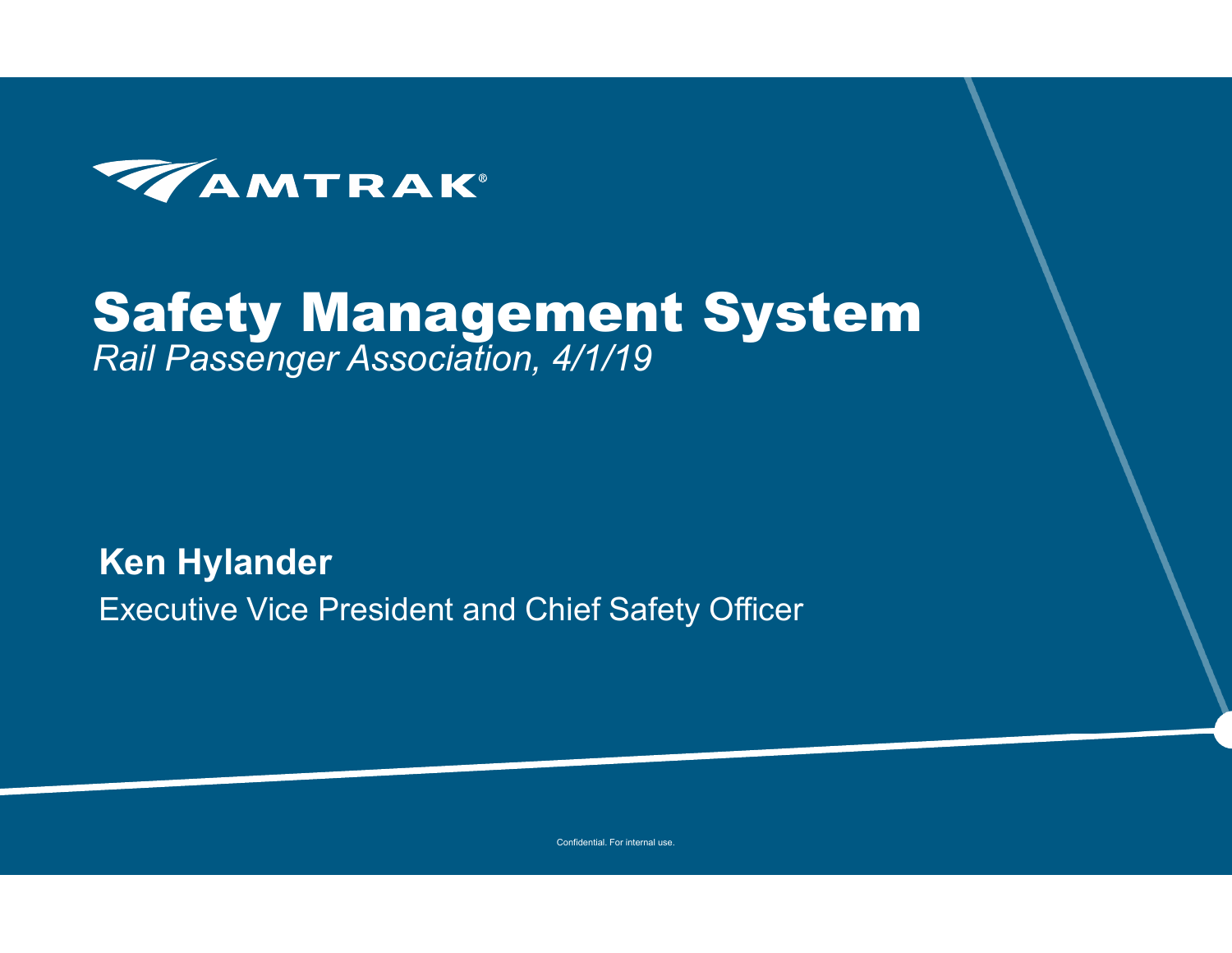#### **The Safety Challenge**

- $\bullet$  Five major accidents since 2015
	- $\bullet$ Trains 188, 89, 506, 501, 91
- $\bullet$  Customer and employee fatalities and serious injuries
	- $\bullet$ Too many
- $\bullet$  NTSB Report (November 2017)
	- "…*a deficient safety culture at Amtrak*." (p. 62)

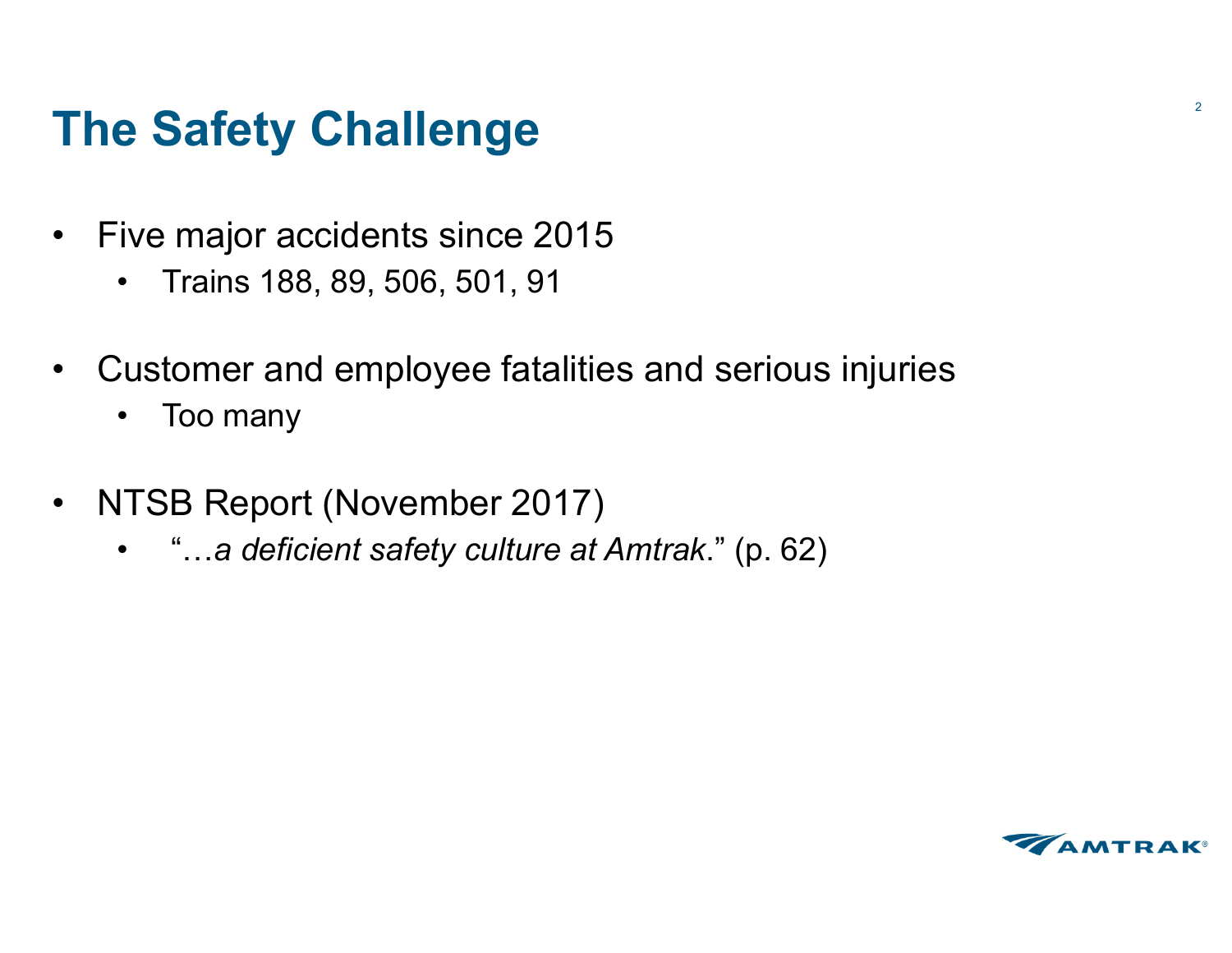### **Amtrak's Safety Strategy 3.1 Amtrak's Safety Strategy**

- 1. Implement Safety Management System at Amtrak
	- $\bullet$ In advance of regulatory requirement
	- $\bullet$ Be an industry leader
	- $\bullet$ Learn from other industries (aviation, healthcare, etc.)
- 2. Implement PTC and drive for PTC-equivalency in non-PTC territory
	- •Passenger rail service should be 100% PTC compliant
	- •Be an industry leader
	- $\bullet$  Where PTC won't exist use SMS to chart path towards PTCequivalency
- 3. Use data and technology to improve safety
	- $\bullet$ Train safety data – every train, every trip, every day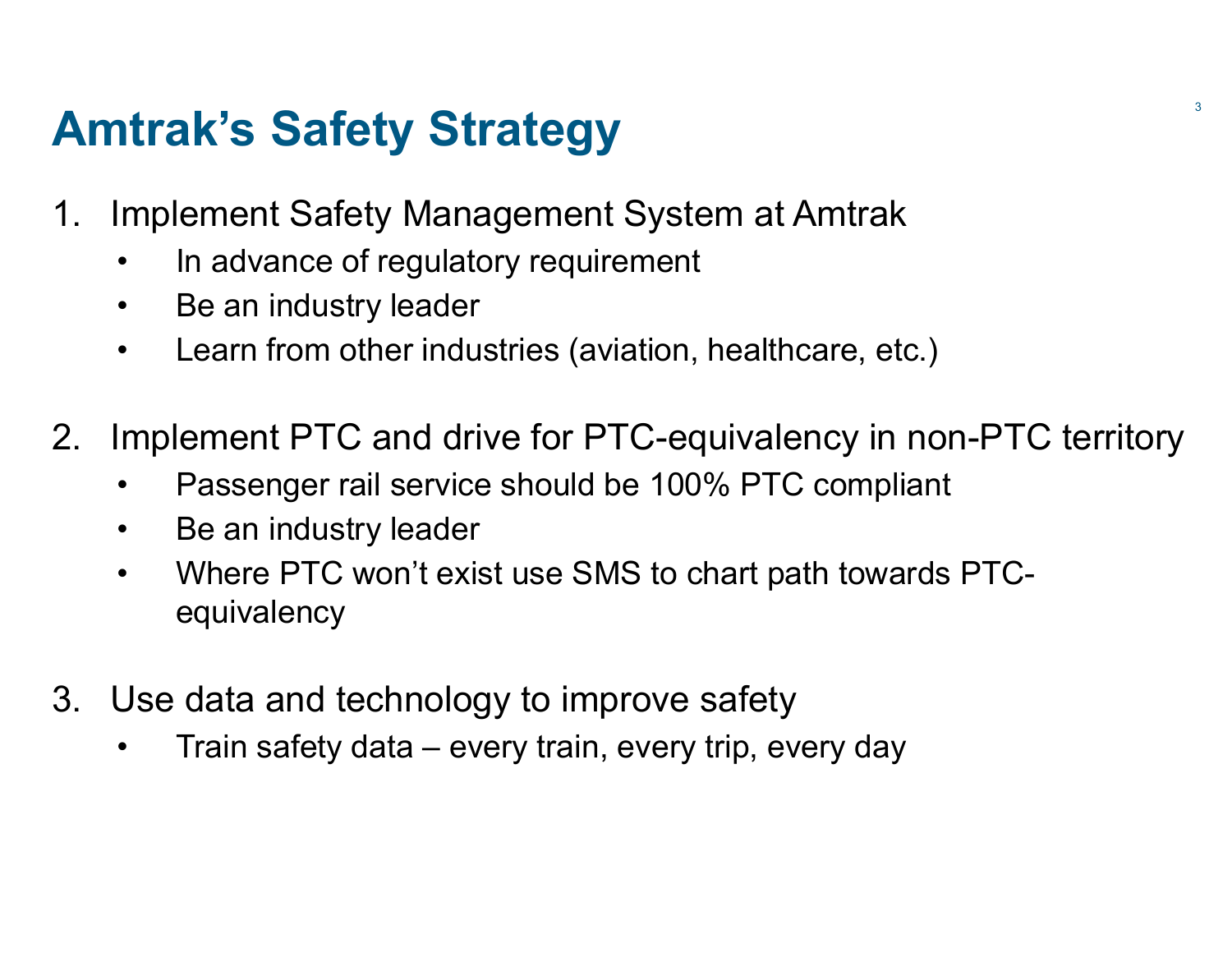#### **SMS Overview** $\mathbf W$

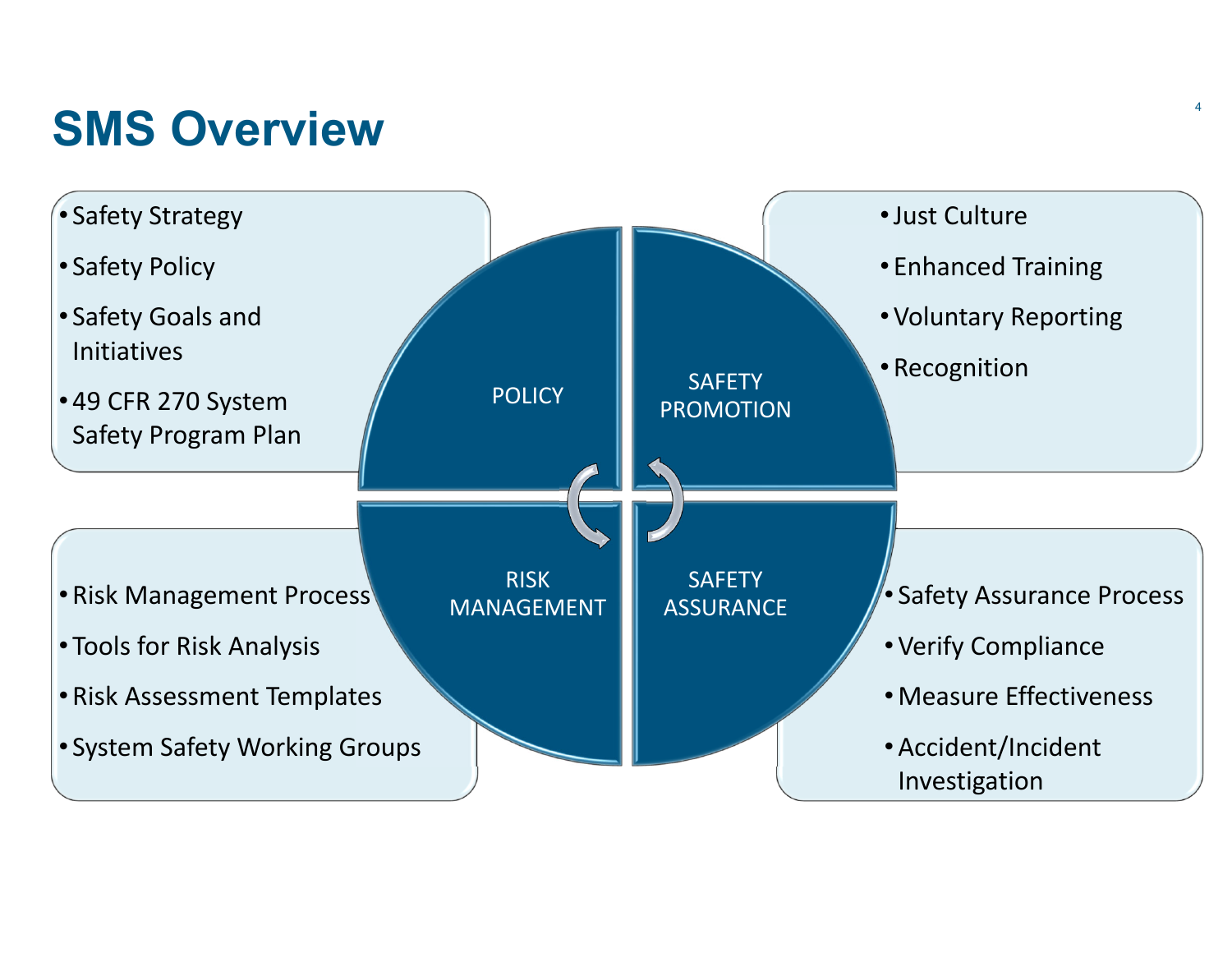# **Safety Policy** 5. The set of  $\mathbb{R}^5$

- $\bullet$ We must be America's safest passenger railroad.
- $\bullet$  All employees are empowered to stop an operation if an unsafe conditions exists.
- $\bullet$ We will operate at the highest level of safety – by exceeding regulatory standards.
- $\bullet$  We will proactively identify and mitigate risk, based on data.
- $\bullet$  We will become a learning organization where safety self-reporting is encouraged.
- • We must not tolerate intentional disregard for safety or reckless behavior.

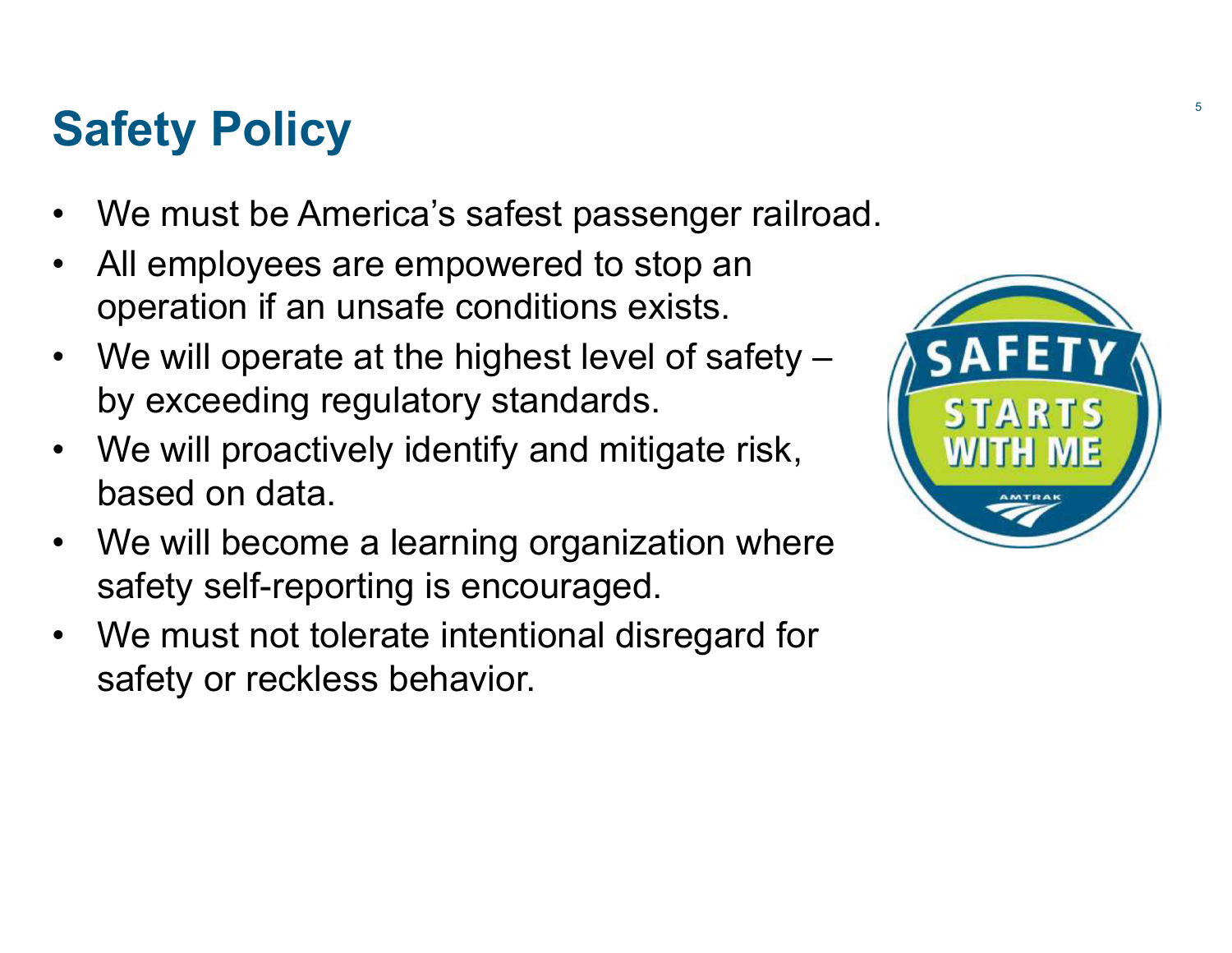#### **Risk Management**

- • Targeted Risk Assessments and Mitigations
	- •Track segments with a Main Line Track Exclusion Addendum
	- •Commuter operations on an approved alternate schedule for PTC
	- •Track segments experiencing signal suspensions
	- •Grade Crossings
- • Risk Management Process
	- •Proactive Identification
	- •Probability/Severity Analysis
	- •Assessed and prioritized
	- $\bullet$ Effective mitigations

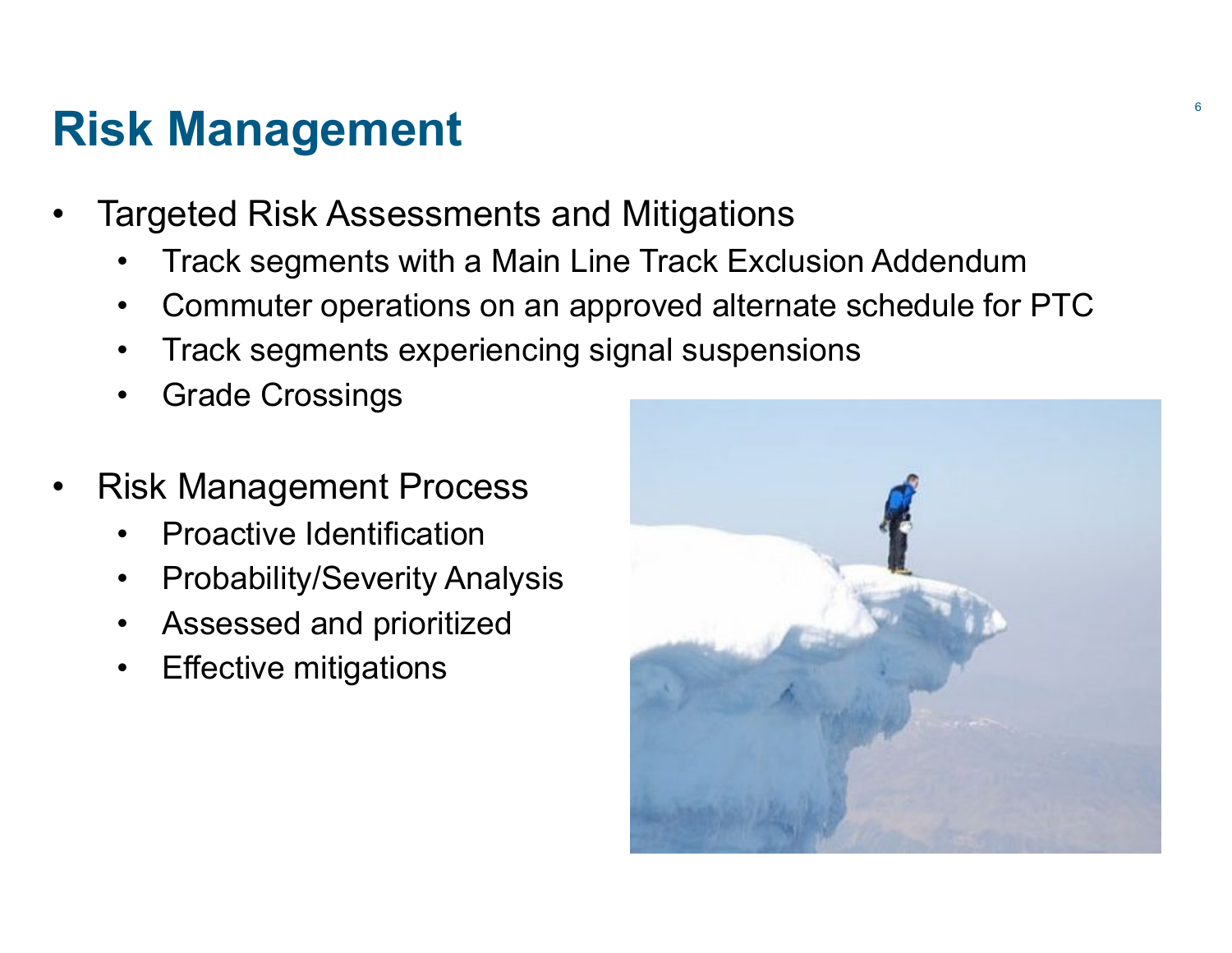#### **Grade Crossing Risk Assessments** <sup>7</sup>

- • Partner with the FRA, Host Railroads, States/Cities to
	- •Perform data analysis to prioritize Grade Crossings
	- •Research crossing configuration, mitigations in place, train ops, etc.
	- •Perform analysis to identify risks
	- •Assess the likelihood of experiencing identified risks and anticipated severity

Underpass @ MP 61.28

- •Develop and implement corresponding mitigations
- •State Street Crossing – Springfield, MA



Parking Lot for Guests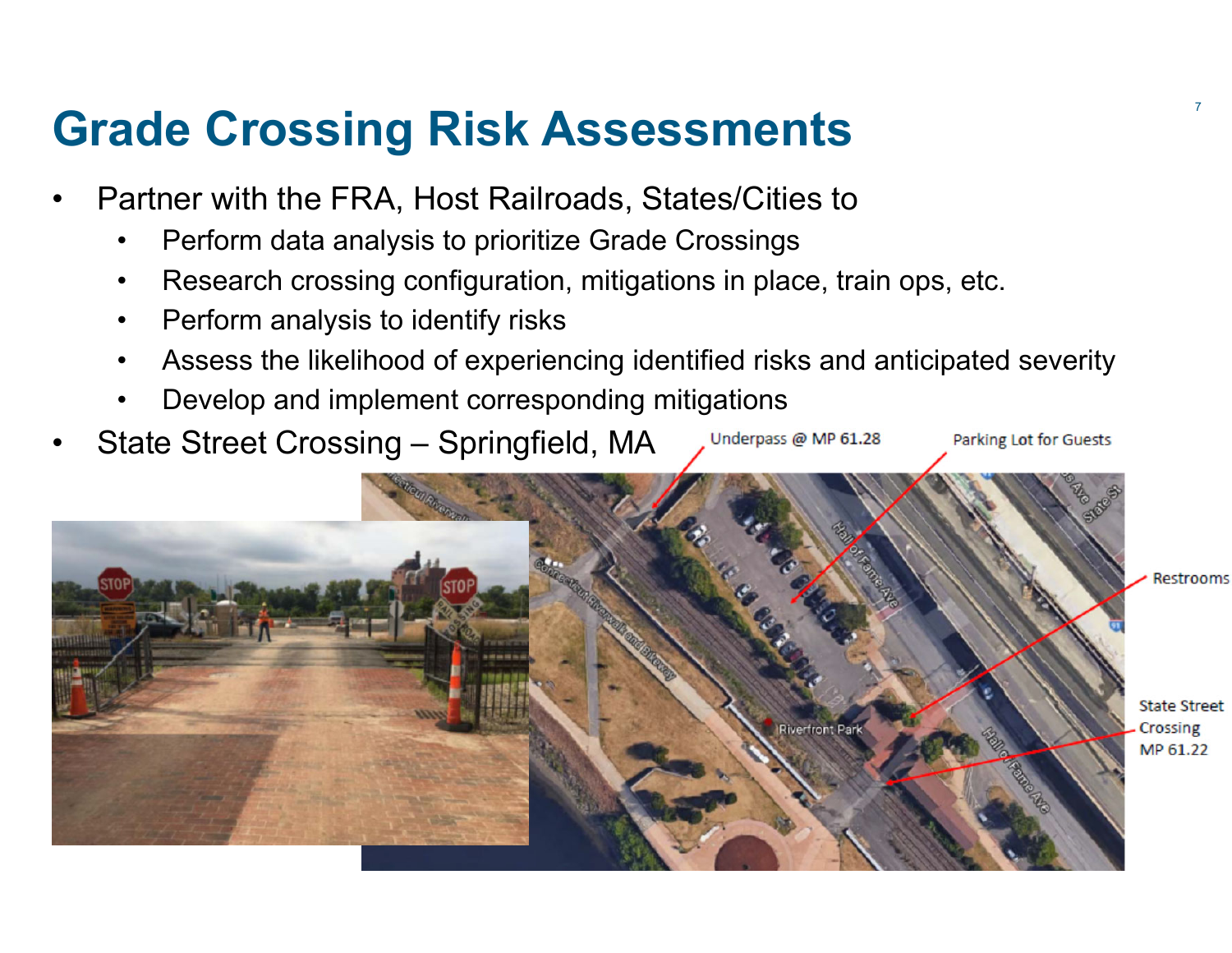#### **Safety Assurance** 8 and 8 and 8 and 8 and 8 and 8 and 8 and 8 and 8 and 8 and 8 and 8 and 8 and 8 and 8 and 8 and 8 and 8 and 8 and 8 and 8 and 8 and 8 and 8 and 8 and 8 and 8 and 8 and 8 and 8 and 8 and 8 and 8 and 8 and

- $\bullet$  Oversight that verifies compliance and measures effectiveness
	- $\bullet$  Standardized Accident/Incident Investigations Process
		- $\bullet$ Based on Root Cause Corrective Action (RCCA) methodology
	- • Enhanced Efficiency Testing
		- • Opportunities for improvement identified based on enhanced data collection and analysis
	- $\bullet$  Internal Evaluation Program
		- •Examining Amtrak's critical safety programs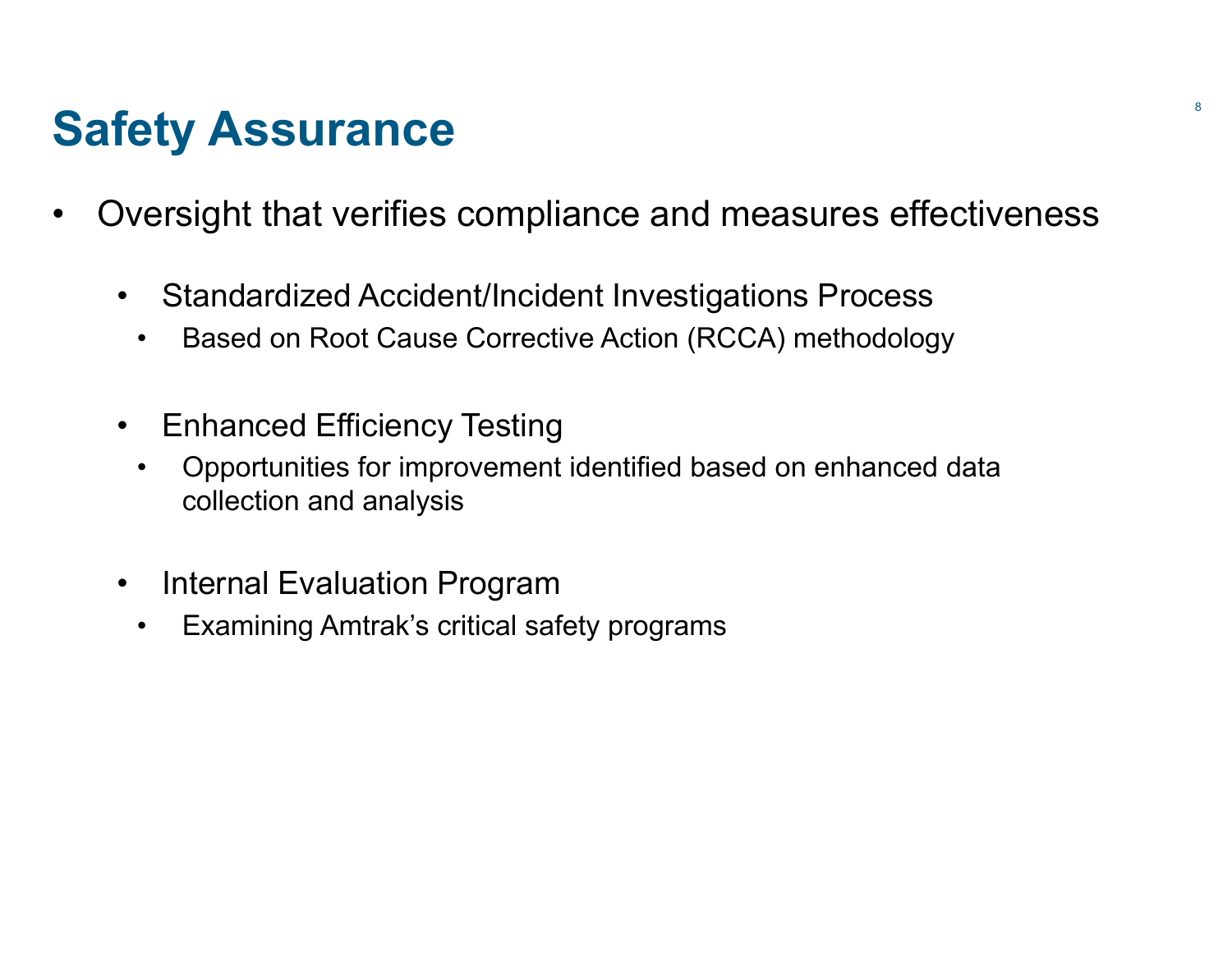#### **Safety Promotion**

 $\bullet$  A Just Culture recognizes that we all make mistakes and the **organization** learns from those mistakes, however, a Just Culture has zero tolerance for reckless behavior

| <b>Human Error</b>                                                                                                              | <b>At-Risk Behavior</b>                                                                                                                                      | <b>Reckless Behavior</b>                                          |
|---------------------------------------------------------------------------------------------------------------------------------|--------------------------------------------------------------------------------------------------------------------------------------------------------------|-------------------------------------------------------------------|
| Inadvertent action: slip,<br>lapse, mistake                                                                                     | A choice: risk not recognized<br>or believed justified                                                                                                       | Conscious disregard of a<br>substantial and<br>unjustifiable risk |
| Manage through changes<br>in:<br>• Processes<br>• Procedures<br>• Training<br>• Design<br>• Environment<br>• Behavioral Choices | Manage through:<br>• Removing incentives for<br>at-risk behaviors<br>• Creating incentives for<br>healthy behaviors<br>• Increasing situational<br>awareness | Manage through:<br>• Remedial action<br>• Disciplinary action     |
| <b>Accept / Console</b>                                                                                                         | Coach                                                                                                                                                        | Sanction                                                          |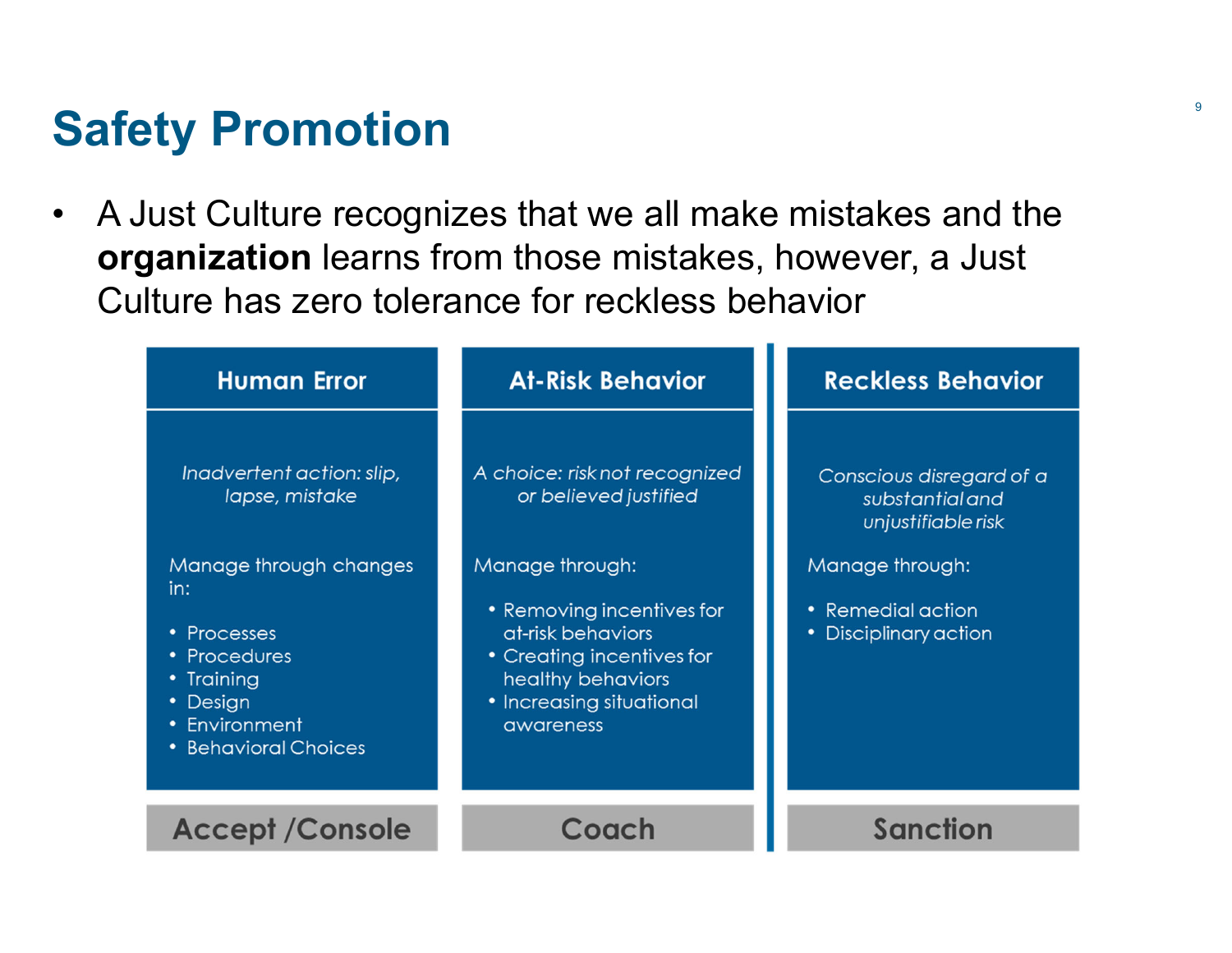## **Safety Culture Continuum**

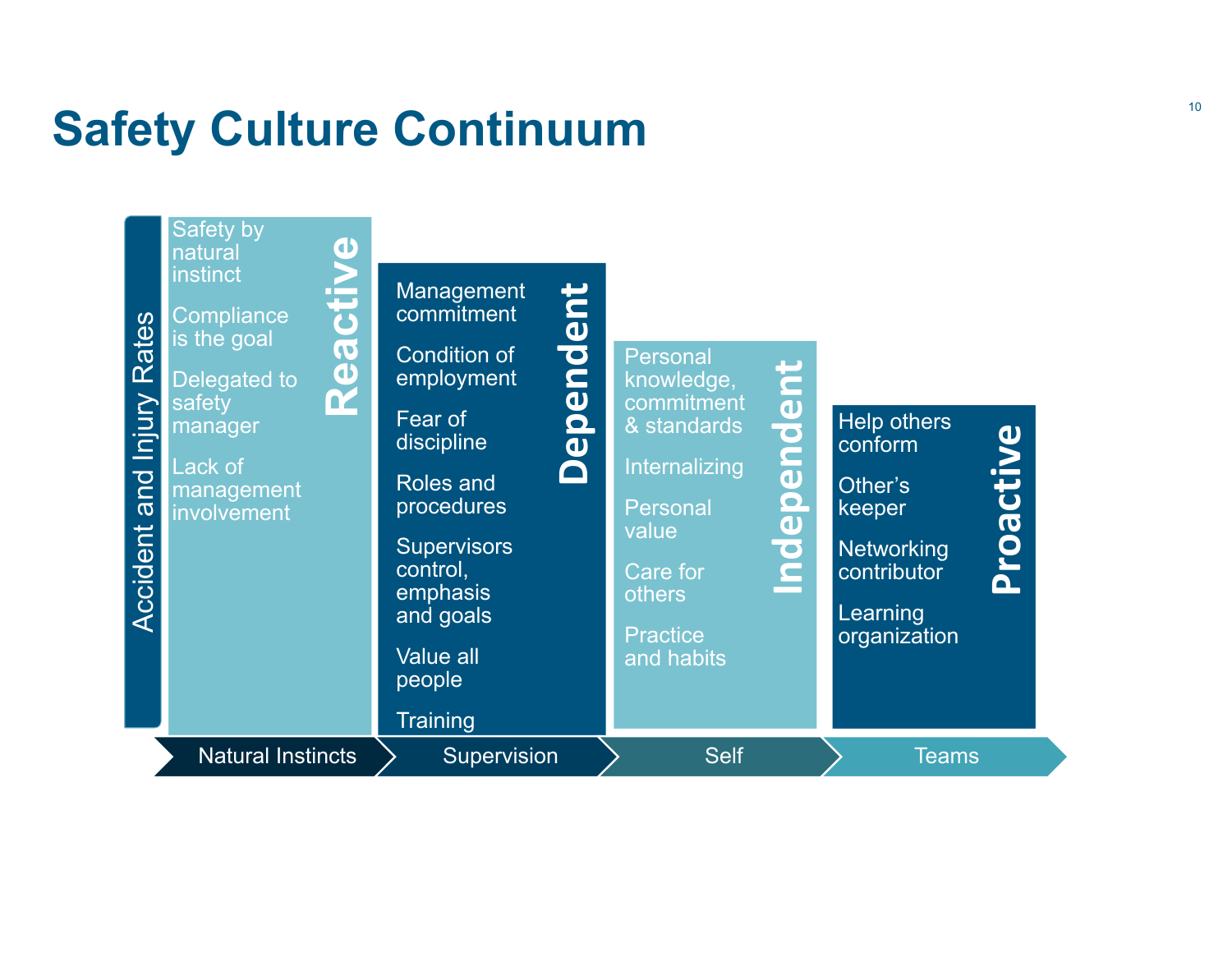#### **Hurdles to Overcome**

- $\bullet$ Engaging **all** our employees in the change
- •Becoming a learning organization
- $\bullet$ Encouraging voluntary self reporting
- $\bullet$ Overcoming our (and the industry's) 'name and blame' history
- $\bullet$  Creating a 'Just Culture' by learning to:
	- •Accept and learn from mistakes
	- Coach at-risk behavior
	- •No tolerance for intentional disregard of safety and reckless behavior

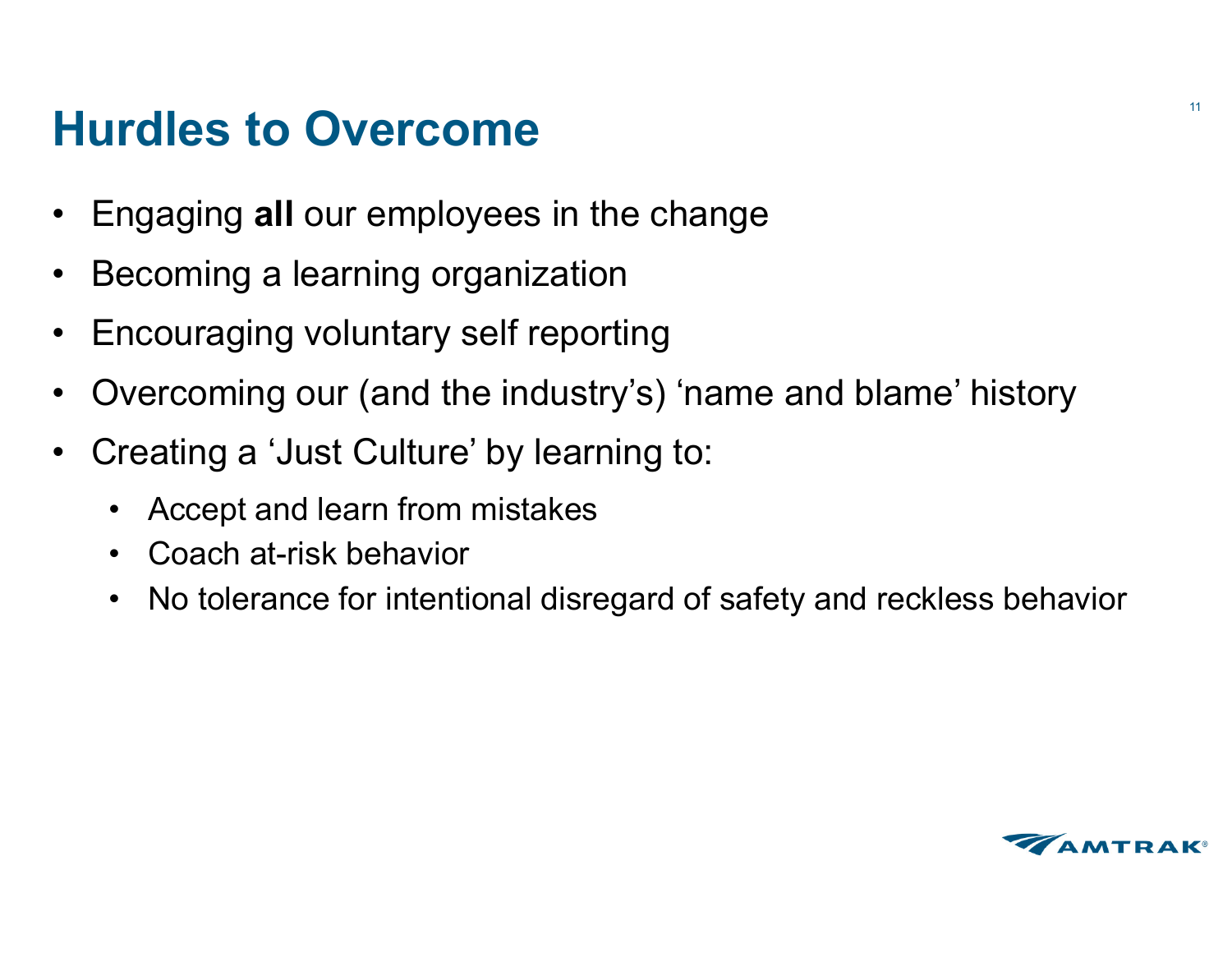# **SMS Roadmap** <sup>12</sup>